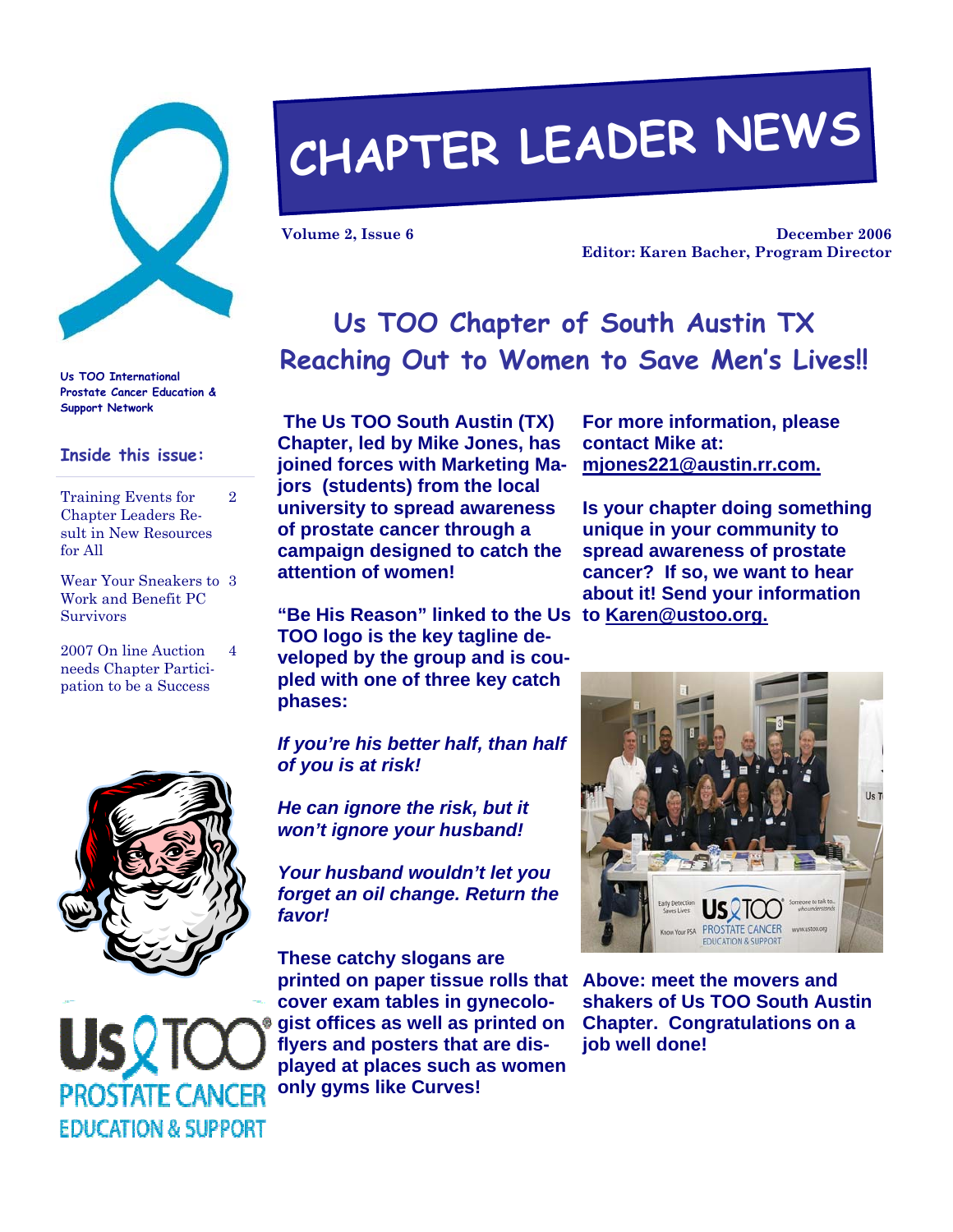### **Conference Call Tackles Challenging, Important Topic**

*"They said there's nothing more they can do…"* 

What do you do or say when someone comes to you with these words? How do you respond? What is your role? Why is it so difficult to have productive and open conversations about end-of-life issues?

On October  $17<sup>th</sup>$ , a dedicated group of Us TOO chapter leaders participated in an educational conference call addressing these difficult questions. While we ALWAYS hope for a cure and treatment is more successful than ever before, the reality is that men are dying every day from prostate cancer. These men and their families need our help.

The purpose of the program was to provide tools and ideas to help chapter leaders support chapter members facing end-of-life issues. This program is part of an effort to broaden the level of support the Us TOO network provides to those facing the full range of prostate cancer experiences. The panel of presenters included Gary Skramstad, a Lutheran Clergyman, Elizabeth Brown, a chaplain, and Elizabeth Cabalka, author and consultant in the area of grief and loss due to cancer.

**Audio (CD) copies of this educational conference call are now available FOR LOAN TO CHAPTERS in the Us TOO Home Office Lending Library. Please contact Jackie at Us TOO at Jackie@ustoo.org or by phone at 1-800- 808-7866 with your loan request. In addition, ten new tools are available for supporting end-of-life issues on the Chapter Leader Resource section of the website.**

#### **Congratulations to the Us TOO University Class of 2006!**

*Notebooks, book bags, pencils and pens. . .*September saw countless students of all ages heading back to school. Us TOO International support group leaders were no exception. Nearly eighty motivated support group leaders gathered in Columbia, South Carolina, September 29-30 for a two day educational event called Us TOO University. This capped off an active September and Prostate Cancer Awareness Month.



This was the first event of its kind, further signifying Us TOO International's unwavering commitment to the education and support of those on the front line of prostate cancer – chapter leaders!

In keeping with Us TOO University's motto, *Learn. Laugh. Lead.,* participants were provided with timely and useful information, they had a terrific time, and can now return home better prepared to confidently **lead**. It is no secret that the prostate cancer community faces unprecedented growth. Us TOO University was designed to equip Us TOO's support group network for **today and the future.** This event featured a community-wide symposium featuring local physicians from a variety of disciplines discussion the latest information on treatment options. The symposium featured general session from each physician and breakout sessions for further discussions on each topic. This evening event also featured numerous exhibitors and delicious prostate-healthy refreshments! **DVD's of all Us TOO University presentations will be available for loan to chapters by late January in the Us TOO Home Office Lending Library.** Please contact Jackie at Us TOO at Jackie@ustoo.org or by phone at 1-800-808-7866 with your loan request.

*Watch for information about future Us TOO University programs hosted in different locations. You don't want to miss it!*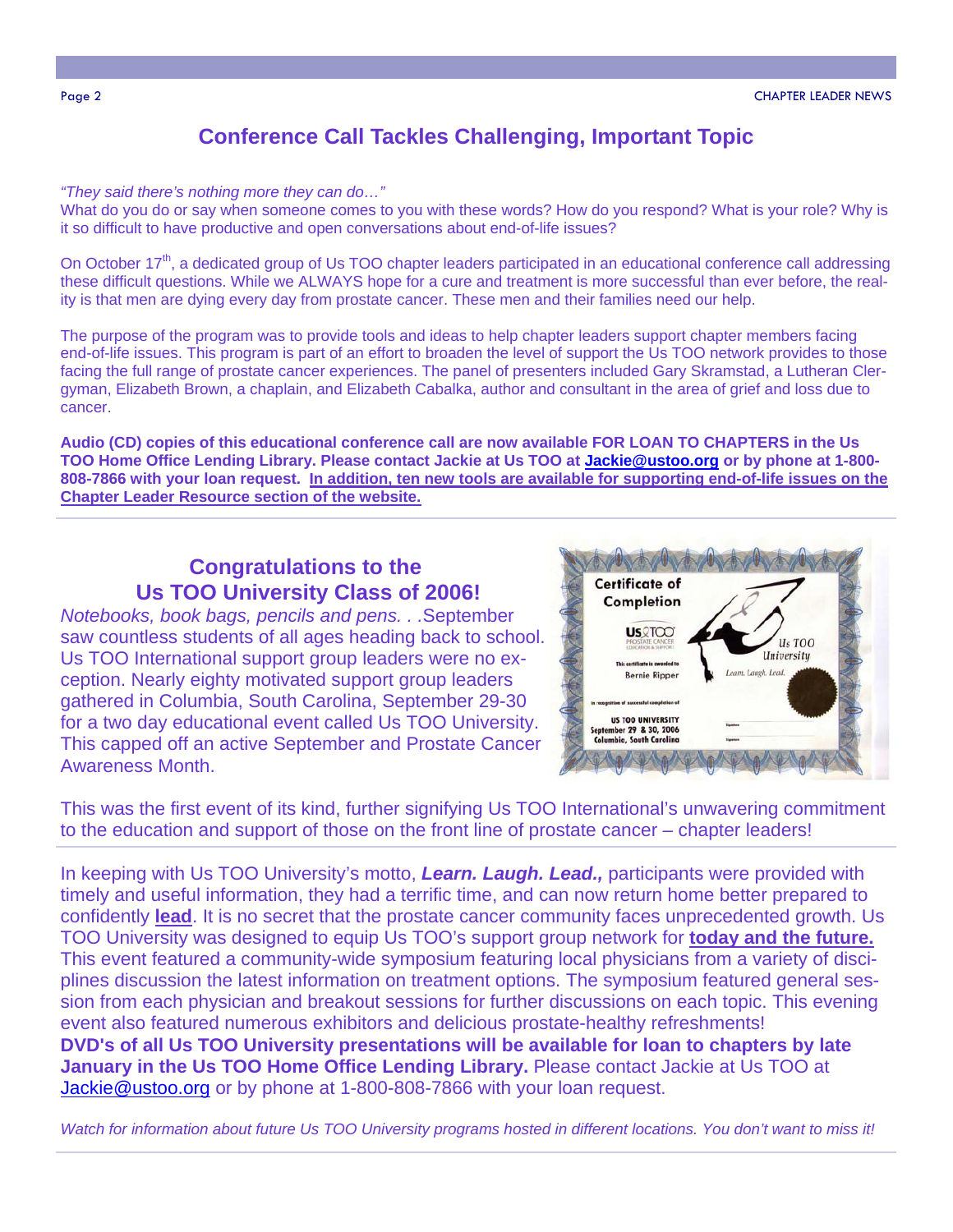## **Us TOO's Sneakers@Work Day will bring high visibility to Prostate Cancer – It's about time!**

On June 15, 2007 **Sneakers@Work Day** aims to make millions of Americans aware that Prostate Cancer kills nearly as many men as breast cancer kills women. You know that the statistics are scary and now many more will know too. **AWARENESS** is key. **EARLY DETECTION** is best. **ACTION** is critical.

#### **Sneakers@Work Day** is easy:

- Companies pledge support
- Employees are encouraged to wear sneakers to work
- Each employee donates \$5.00
- Every participant receives a pair of blue sneaker laces

**Chapters are encouraged to promote the event by approaching their own, their children's, and their friends' places of employment. Action is Key! Commitment is critical. Sneakers@Work Day can only succeed with your help and involvement.** 



Please visit www.ustoo.org/sneakers@work for more information or call Dan Reed, Development and Marketing Coordinator, Us TOO International at (800) 80-Us-TOO. **It's an easy event to do and promises to be a huge success with Us TOO Chapter participation.** Please help promote the event today, register your organization and help empower the next generation of men to fight prostate cancer.

## **HOST A CLOSEST TO THE PIN CONTEST AND HELP FIGHT PROSTATE CANCER!**

**Arnie's Army** and Us TOO International have teamed up to help raise funds and awareness for the thousands of men touched by prostate cancer every year. Arnie's Army is named after Arnold Palmer, legendary golfer but more importantly, a prostate cancer survivor. The concept for the fundraiser is quite simple; the only thing the chapter volunteers have to do is hold a closest to the pin contest at his or her favorite golf course by approaching the club pro and gaining his approval. The event can be held on a regular day of play or by attaching the event to an already scheduled work or family outing. To schedule an event at your favorite golf course or to attach the contest to your work or family golf outing visit for more details or call Dan Reed, Development and Marketing Coordinator, Us TOO International at (800) 80-Us-TOO. With your help, we can save lives.